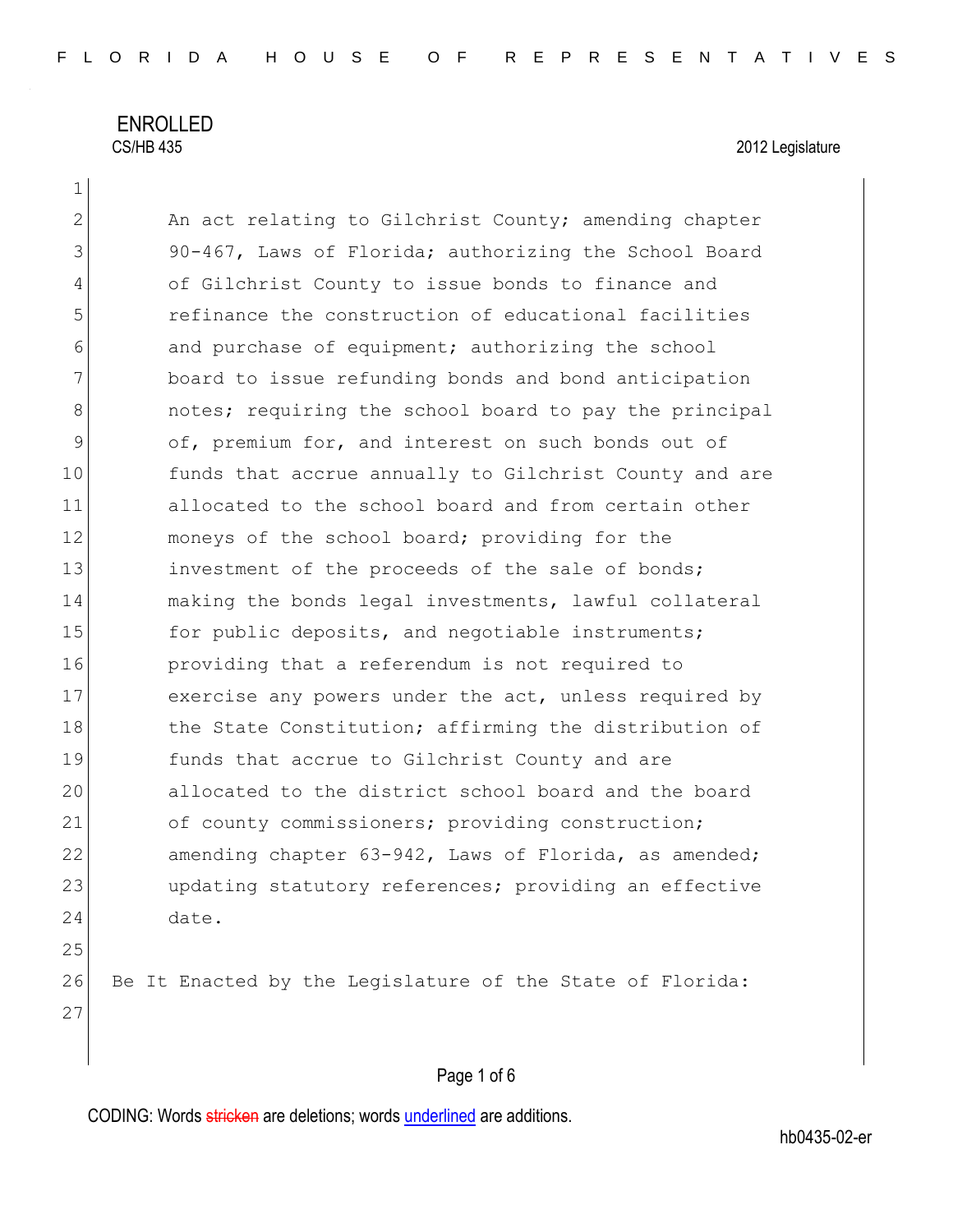# ENROLLED<br>CS/HB 435

# 2012 Legislature

| 28 | Section 1. Sections 1, 2, 3, 4, 5, and 6 of chapter $90 -$       |
|----|------------------------------------------------------------------|
| 29 | 467, Laws of Florida, are amended to read:                       |
| 30 | Section 1. Authority to finance and refinance educational        |
| 31 | facilities and equipment construct classrooms at Bell High       |
| 32 | School. The District School Board of Gilchrist County may        |
| 33 | implement a program to finance and refinance educational         |
| 34 | facilities and equipment within the district construct           |
| 35 | classrooms at Bell High School.                                  |
| 36 | Section 2. Authority to issue bonds to finance                   |
| 37 | construction.-                                                   |
| 38 | The District School Board of Gilchrist County may<br>(1)         |
| 39 | issue bonds in one or more series in an aggregate principal      |
| 40 | amount not exceeding \$2 million \$1,000,000 to pay all or any   |
| 41 | portion of the cost of constructing capital improvements or      |
| 42 | repairs to educational facilities and to purchase equipment for  |
| 43 | educational facilities located within Gilchrist County           |
| 44 | elassrooms at Bell High School. The school board shall specify   |
| 45 | the rate or rates of interest of the bonds and shall specify the |
| 46 | date or dates of maturity of the bonds, which may be no later    |
| 47 | than 30 20 years after the date of issuance.                     |
| 48 | (2) Prior to issuing bonds pursuant to this section, the         |
| 49 | school board must:                                               |
| 50 | Specify if the bonds are registrable as to principal<br>(a)      |
| 51 | only or principal and interest or in fully registered form;      |
| 52 | Determine the denominations of the bonds; and<br>(b)             |
| 53 | Determine the place where the bonds may be redeemed<br>(C)       |
| 54 | which may be at a bank or a trust company.                       |
|    |                                                                  |
|    |                                                                  |

# Page 2 of 6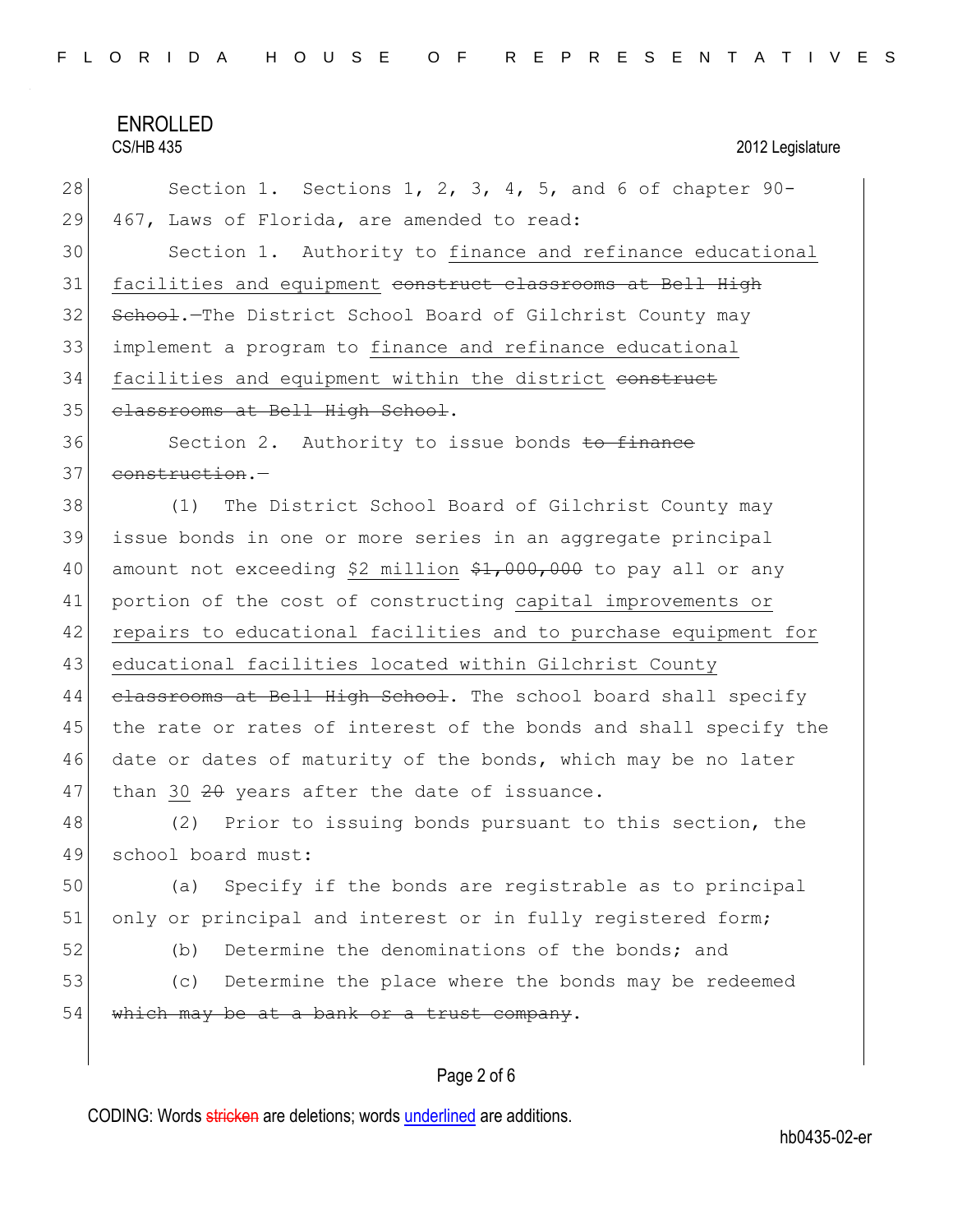55 (3) The school board may provide that the bonds be 56 redeemed before maturity. Prior to the issuance of such bonds, 57 the school board must specify the terms and conditions under 58 which they may be redeemed and the prices payable if such bonds 59 are redeemed before maturity.

60 (4) The school board may enter into a trust agreement with 61 a bank or a trust company to provide for payment of the bonds.

62 (5) Bonds issued pursuant to this section must bear the 63 manual or facsimile signatures of the chairman and the secretary 64 of the school board. However, at least one of the signatures 65 must be manually executed upon each bond. If there are coupons 66 attached to the bonds, the coupons must bear the facsimile 67 signatures of the chairman and the secretary of the school 68 board. Bonds issued pursuant to this section must be imprinted 69 with the seal of the school board.

70 (6) The bonds may be sold either at public or private sale 71 by competitive or negotiated sale and at such prices and subject 72 to such terms and conditions as the school board determines to 73 be in its best interest as long as the terms and conditions 74 comply with applicable state statutes.

75 Section 3. Authority to issue refunding bonds. - Subject to 76 the limitations of section 2, the District School Board of 77 Gilchrist County may issue refunding bonds to refund all or any 78 series or any maturity of a bond bonds issued to pay for the 79 cost of constructing classrooms at Bell High School. The 80 refunding bonds may must be issued in an amount sufficient to 81 pay:

 $82$  (1) The principal of the refunding bonds;

Page 3 of 6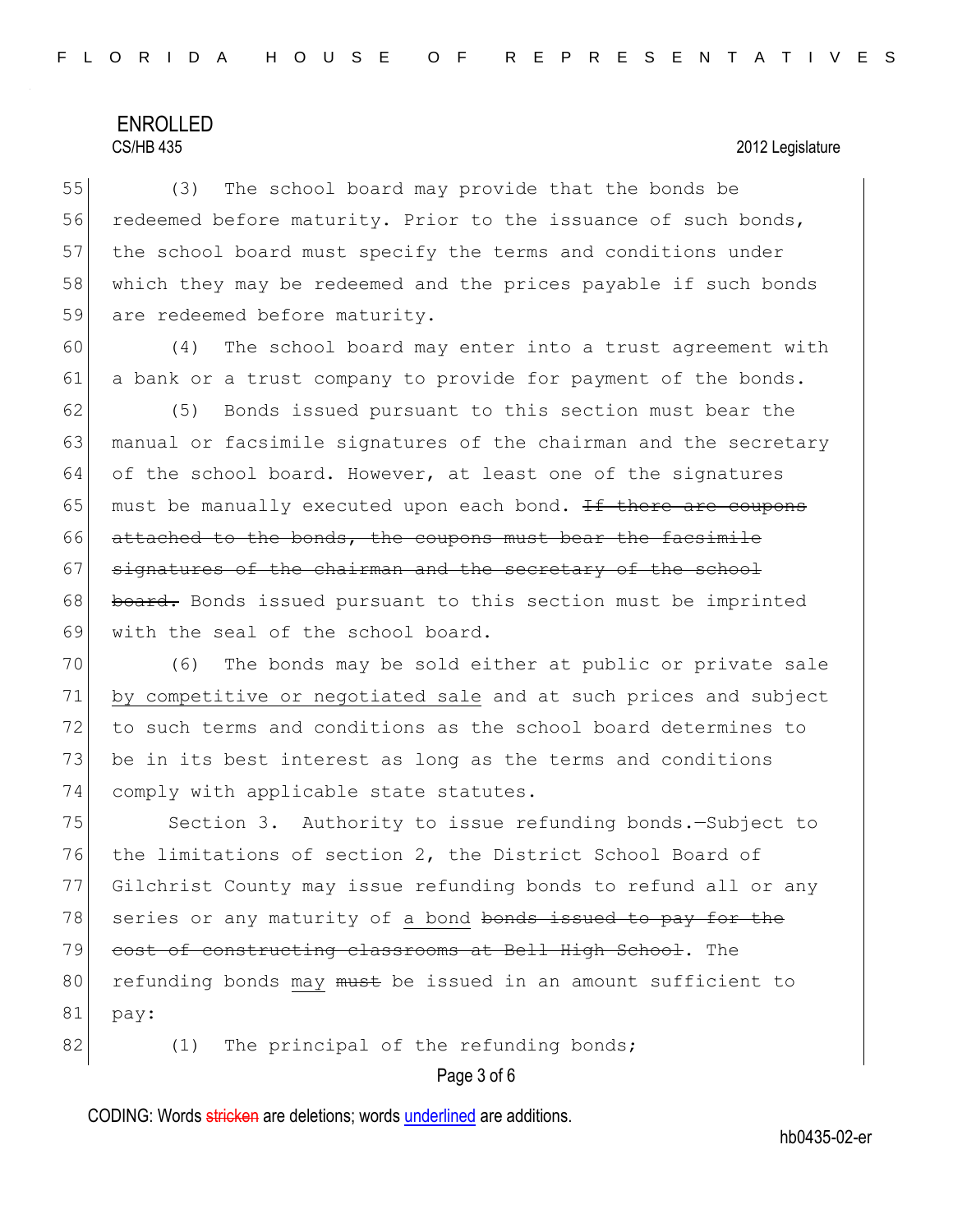83 (2) The interest due and payable on the refunding bonds to 84 and including the first date upon which they are callable prior 85 to maturity, or the dates upon which the principal thereof 86 matures;

87 (3) The redemption premium, if any, on the refunding 88 bonds; and

89 (4) Any expenses of the issuance and sale of the refunding 90 bonds.

91 Section 4. Authority to issue bond anticipation notes. The 92 District School Board of Gilchrist County may, if it determines 93 it to be in its best financial interests, issue bond 94 anticipation notes in order to temporarily finance the costs of 95 any projects authorized herein classroom construction at Bell 96 High School. The school board shall by proper proceedings 97 authorize the issuance and establish the details of the bond 98 anticipation notes pursuant to the provisions of section 99 215.431, Florida Statutes.

100 Section 5. Security for bonds and notes.-During the period 101 bonds and notes issued by the District School Board of Gilchrist 102 County pursuant to this act are outstanding, the school board 103 shall annually pledge all or a \$100,000 of the portion of the 104 funds racetrack moneys and jai alai fronton moneys that annually 105 accrue to Gilchrist County pursuant to section 212.20(6)(d)6.a. 106 chapters 550 and 551, Florida Statutes, and are annually 107 allocated to the school board pursuant to chapter 63-942, Laws 108 of Florida, as amended, by section 12 of this act as security 109 for the payment of the principal of, the premium for, if any, 110 and the interest on such bonds and notes. The school board shall

### Page 4 of 6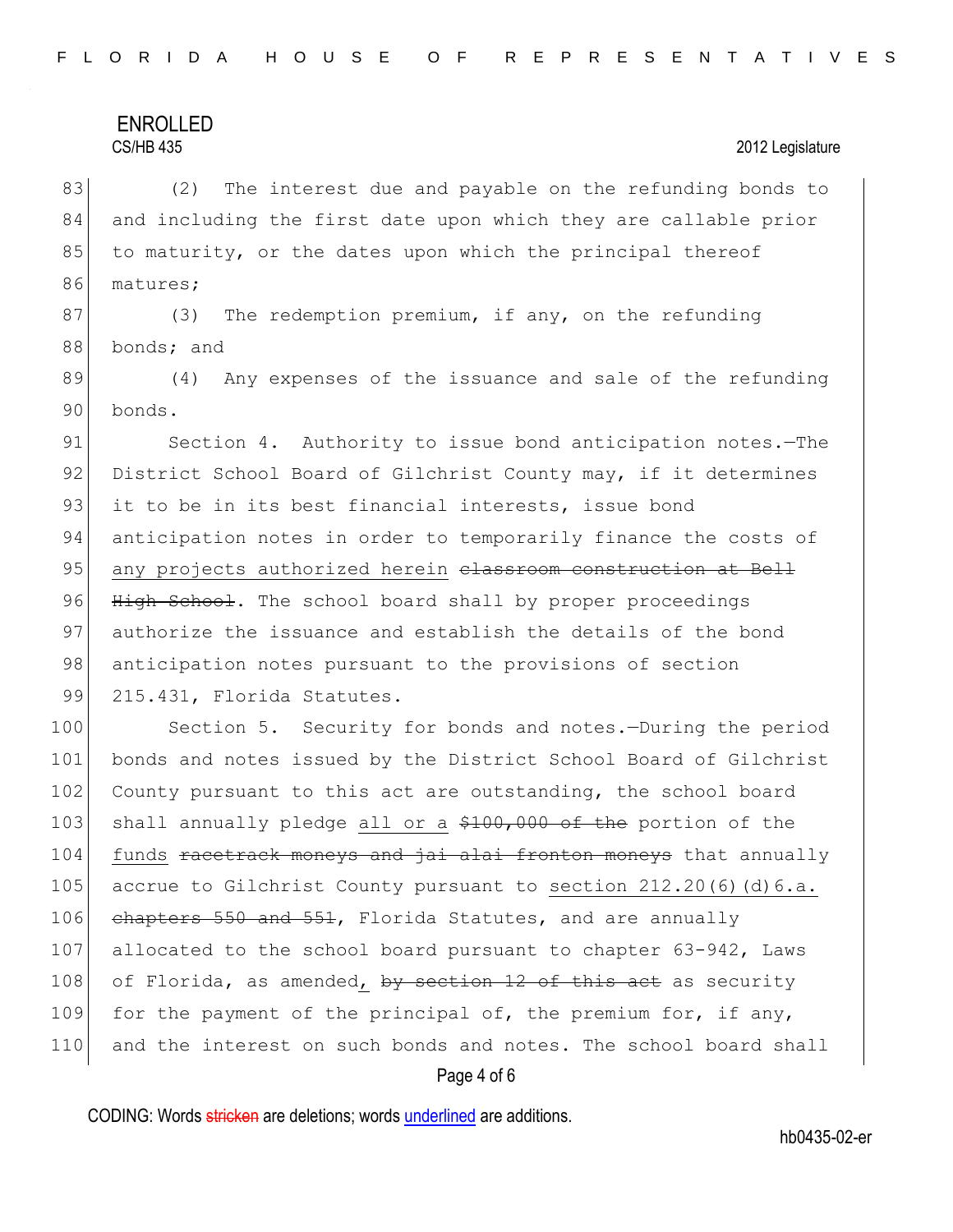111 pay the principal of, the premium for, and the interest on such 112 bonds and notes from such moneys and from any other moneys 113 legally available for that purpose.

114 Section 6. Amounts Cost of classroom construction payable 115 from bond proceeds. The cost of the classroom construction  $116$  project for which bonds may be issued pursuant to this act may 117 not exceed \$1,000,000. The cost of the projects project for 118 which bonds may be issued includes, without limitation, the cost 119 of acquiring, constructing, installing, and equipping the 120 educational facilities and equipment classrooms; the cost of 121 real property acquired for the project; legal, engineering, 122 fiscal, and architectural fees; fees of other experts or 123 consultants employed by the school board; the costs of 124 engineering or architectural studies, surveys, plans, and 125 designs; the administrative costs of issuing, advertising, and 126 selling the bonds; the capitalization of interest for 1 year 127 after completion of the project; the creation and capitalization 128 of reasonable reserves for debt service on the bonds, if any; 129 bond discount, if any; the cost of municipal bond insurance; and 130 any other costs that are necessary, incidental, or appurtenant 131 to the purposes authorized under this section.

132 Section 2. Section 1 of chapter 63-942, Laws of Florida, 133 as amended, is amended to read:

134 Section 1. All funds racetrack and jai alai fronton moneys 135 annually accruing to the credit of Gilchrist County under the 136 provisions of section  $212.20(6)(d)6.a.$  chapters  $550$  and  $551$ , 137 Florida Statutes, shall be allocated and distributed and are

### Page 5 of 6